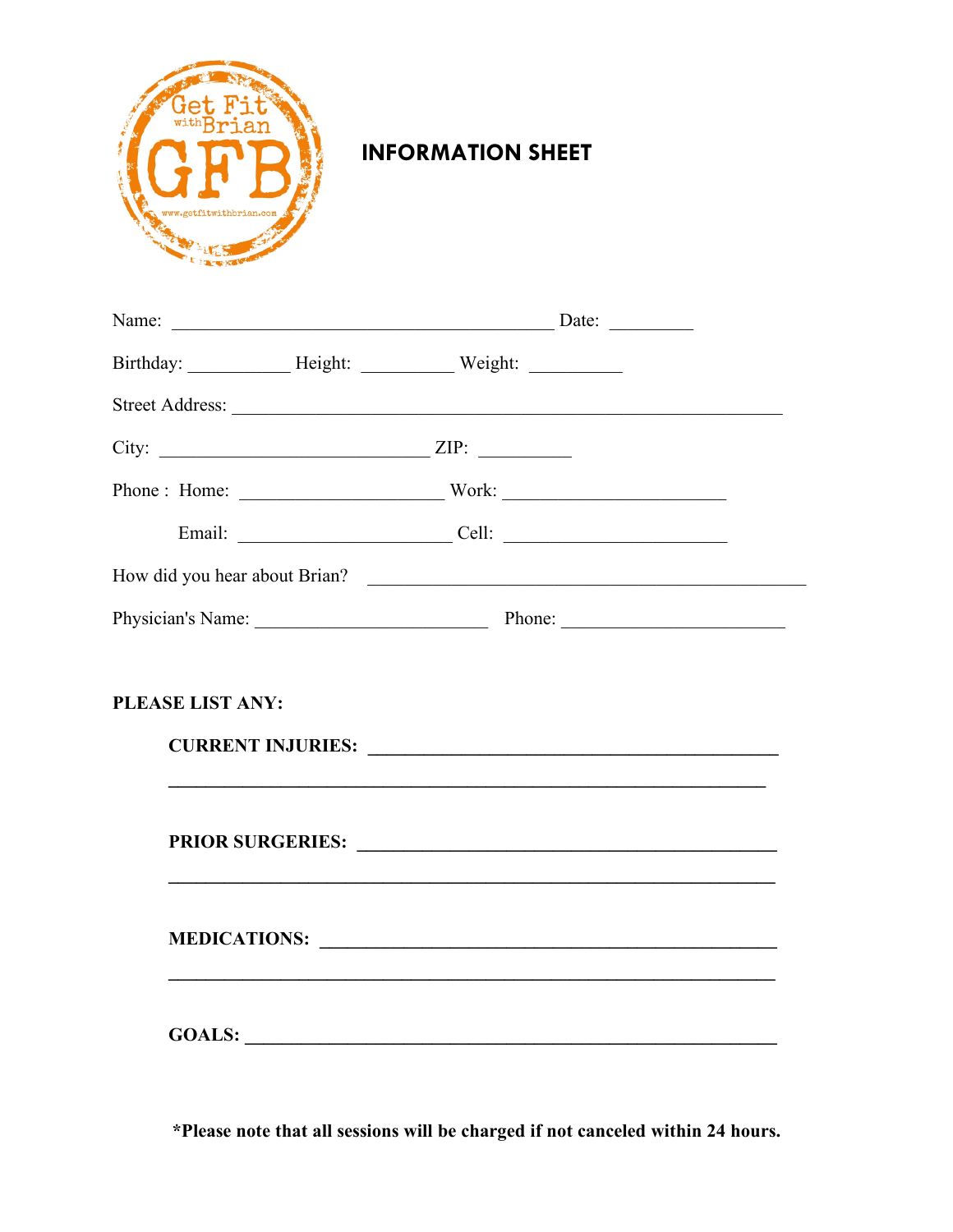## **ACSM HEALTH STATUS QUESTIONNAIRE**

| N <sub>0</sub><br>Yes                | 1. Do you have any personal history of heart disease?                                                |
|--------------------------------------|------------------------------------------------------------------------------------------------------|
| $\bf No$<br>Yes                      | 2. Do you have any personal history of metabolic disease (thyroid, renal, liver)?                    |
| No<br><b>Yes</b>                     | 3. Have you had diabetes for less than 15 years?                                                     |
| N <sub>0</sub><br>Yes                | 4. Have you had diabetes for 15 years or more?                                                       |
| $\mathbf{N}\mathbf{0}$<br><b>Yes</b> | 5. Have you experienced pain or discomfort in your chest apparently due to blood flow<br>deficiency? |
| N <sub>0</sub><br>Yes                | 6. Have you had any unaccustomed shortness of breath (perhaps during light exercise)?                |
| No.<br>Yes                           | 7. Have you had any problems with dizziness or fainting?                                             |
| No.<br>Yes                           | 8. Do you have difficulty breathing while standing or sudden breathing problems at night?            |
| $\bf No$<br><b>Yes</b>               | 9. Do you suffer from ankle edema (swelling of the ankles)?                                          |
| No<br><b>Yes</b>                     | 10. Have you experienced a rapid throbbing or fluttering of the heart?                               |
| Yes<br>No.                           | 11. Have you experienced severe pain in leg muscles during walking?                                  |
| N <sub>0</sub><br>Yes                | 12. Do you have a known heart murmur?                                                                |
| No<br>Yes                            | 13. Do you have any family history of cardiac or pulmonary disease prior to age 55?                  |
| N <sub>0</sub><br>Yes                | 14. Have you been assessed as hypertensive on at least 2 occasions?                                  |
| N <sub>0</sub><br>Yes                | 15. Has your serum cholesterol been measured at greater than 240 mg/dl?                              |
| No<br>Yes                            | 16. Has your HDL (the "good" cholesterol) been measured at greater than 60 mg/dl?                    |
| No<br>Yes                            | 17. Are you a cigarette smoker?                                                                      |
| N <sub>0</sub><br>Yes                | 18. Would you characterize your lifestyle as "sedentary"?                                            |

## **PAR Q.**

| Yes                                                                                    |                        | 1. Has your doctor ever said that you have a heart condition and that you should<br>only do physical activity recommended by a doctor? |  |  |
|----------------------------------------------------------------------------------------|------------------------|----------------------------------------------------------------------------------------------------------------------------------------|--|--|
| Yes                                                                                    | N <sub>0</sub>         | 2. Do you feel pain in your chest when you do physical activity?                                                                       |  |  |
| Yes                                                                                    | No                     | 3. In the past month, have you had chest pain when you were not doing physical activity?                                               |  |  |
| Yes                                                                                    | No.                    | 4. Do you lose your balance because of dizziness or do you ever lose consciousness?                                                    |  |  |
|                                                                                        | $\mathbf{N}\mathbf{0}$ | 5. Do you have a bone or joint problem that could be made worse by a change in your<br>physical activity?                              |  |  |
| Yes                                                                                    |                        | 6. Is your doctor currently prescribing drugs (for example, water pills) for your blood<br>pressure or heart condition?                |  |  |
| Yes                                                                                    |                        | 7. Do you know of any reason why you should not do physical activity?                                                                  |  |  |
| I have read and have answered all the questions above accurately and honestly.<br>Name |                        |                                                                                                                                        |  |  |

 Signature\_\_\_\_\_\_\_\_\_\_\_\_\_\_\_\_\_\_\_\_\_\_\_\_\_\_\_\_\_\_\_\_\_\_\_  $Date$   $\qquad \qquad$